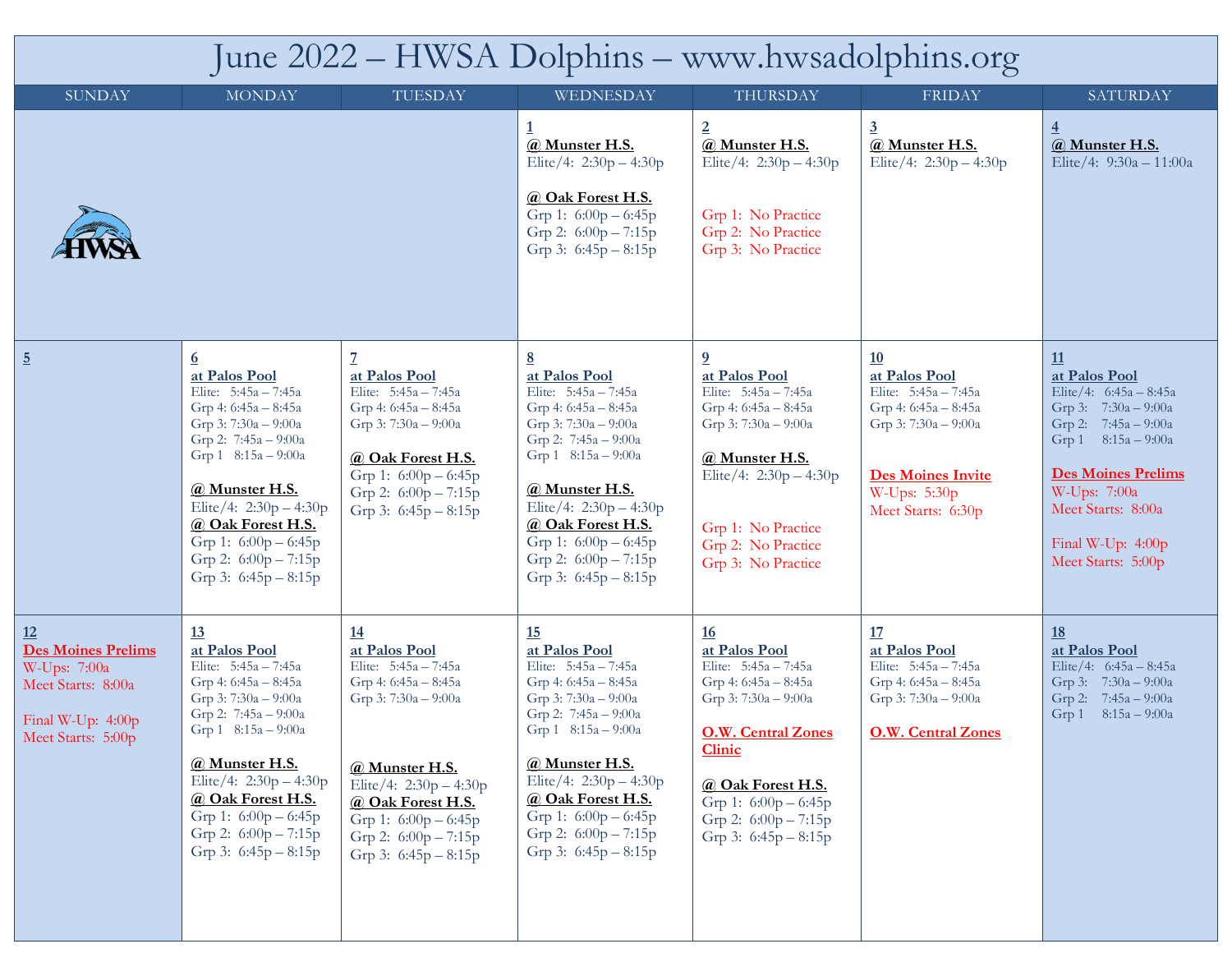| 19                                                                                                                                                                                        | 20<br>at Palos Pool<br>Elite: 5:45a - 7:45a<br>Grp 4: 6:45a - 8:45a<br>Grp 3: $7:30a - 9:00a$<br>Grp 2: 7:45a - 9:00a<br>Grp 1 8:15a - 9:00a<br>@ Oak Forest H.S.<br>Grp 1: $6:00p - 6:45p$<br>Grp 2: $6:00p - 7:15p$<br>Grp 3: $6:45p - 8:15p$                                                       | 21<br>at Palos Pool<br>Elite: $5:45a - 7:45a$<br>Grp 4: 6:45a - 8:45a<br>Grp 3: $7:30a - 9:00a$<br>@ Munster H.S.<br>Elite/4: $2:30p - 4:30p$<br>@ Oak Forest H.S.<br>Grp 1: $6:00p - 6:45p$<br>Grp 2: $6:00p - 7:15p$<br>Grp 3: $6:45p - 8:15p$ | 22<br>at Palos Pool<br>Elite: 5:45a - 7:45a<br>Grp 4: 6:45a - 8:45a<br>Grp 3: $7:30a - 9:00a$<br>Grp 2: $7:45a - 9:00a$<br>Grp 1 8:15a - 9:00a<br><b>Dual Meet</b><br>$NAC$ $@$ HWSA<br>at Palos Outdoor pool<br>50 LCM meet<br>W-Ups: $4:00p$<br>Starts: 4:45p | 23<br>at Palos Pool<br>Elite: 5:45a - 7:45a<br>Grp 4: 6:45a - 8:45a<br>Grp 3: $7:30a - 9:00a$<br>@ Munster H.S.<br>Elite/4: $2:30p - 4:30p$<br>Grp 1: No Practice<br>Grp 2: No Practice<br>Grp 3: No Practice | 24<br>at Palos Pool<br>Elite: $5:45a - 7:45a$<br>Grp 4: 6:45a - 8:45a<br>Grp 3: 7:30a - 9:00a<br><b>Munster USS Meet</b><br>1500 Session<br><b>W-Ups: 1:30p</b><br><b>PM</b> Session<br>W-Ups: 4:00p | 25<br><b>Munster USS Meet</b><br><b>AM</b> Session<br>HWSA at 6:45a<br>W-Ups: 7:00a<br>$(12 \&$ unders)<br><b>PM</b> Session<br><b>HWSA</b> at 11:45a<br>W-Ups: 12:00p<br>$(13 \& Overs)$ |
|-------------------------------------------------------------------------------------------------------------------------------------------------------------------------------------------|-------------------------------------------------------------------------------------------------------------------------------------------------------------------------------------------------------------------------------------------------------------------------------------------------------|--------------------------------------------------------------------------------------------------------------------------------------------------------------------------------------------------------------------------------------------------|-----------------------------------------------------------------------------------------------------------------------------------------------------------------------------------------------------------------------------------------------------------------|---------------------------------------------------------------------------------------------------------------------------------------------------------------------------------------------------------------|------------------------------------------------------------------------------------------------------------------------------------------------------------------------------------------------------|-------------------------------------------------------------------------------------------------------------------------------------------------------------------------------------------|
| 26<br><b>Munster USS Meet</b><br><b>AM Session</b><br>HWSA at 6:45a<br>W-Ups: 7:00a<br>$(12 \&$ unders)<br><b>PM</b> Session<br><b>HWSA</b> at 11:45a<br>W-Ups: 12:00p<br>$(13 \& Overs)$ | 27<br>at Palos Pool<br>Elite: 5:45a - 7:45a<br>Grp 4: 6:45a - 8:45a<br>Grp 3: 7:30a - 9:00a<br>Grp 2: $7:45a - 9:00a$<br>Grp $1 \quad 8:15a - 9:00a$<br>@ Munster H.S.<br>Elite/4: $2:30p - 4:30p$<br>@ Oak Forest H.S.<br>Grp 1: $6:00p - 6:45p$<br>Grp 2: $6:00p - 7:15p$<br>Grp 3: $6:45p - 8:15p$ | 28<br>at Palos Pool<br>Elite: 5:45a - 7:45a<br>Grp 4: 6:45a - 8:45a<br>Grp 3: $7:30a - 9:00a$<br><b>Dual Meet</b><br><b>HOSC</b> @ HWSA<br>at Palos Outdoor pool<br>50 LCM meet<br>W-Ups: 4:00p<br>Starts: 4:45p                                 | 29<br>AM off<br>@ Munster H.S.<br>Elite/4: $2:30p - 4:30p$<br>@ Oak Forest H.S.<br>Grp 1: $6:00p - 6:45p$<br>Grp 2: $6:00p - 7:15p$<br>Grp 3: $6:45p - 8:15p$                                                                                                   | 30<br>at Palos Pool<br>Elite: 5:45a - 7:45a<br>Grp 4: $6:45a - 8:45a$<br>Grp 3: 7:30a - 9:00a<br>@ Munster H.S.<br>Elite/4: $1:30p - 3:30p$<br>Grp 1: No Practice<br>Grp 2: No Practice<br>Grp 3: No Practice |                                                                                                                                                                                                      |                                                                                                                                                                                           |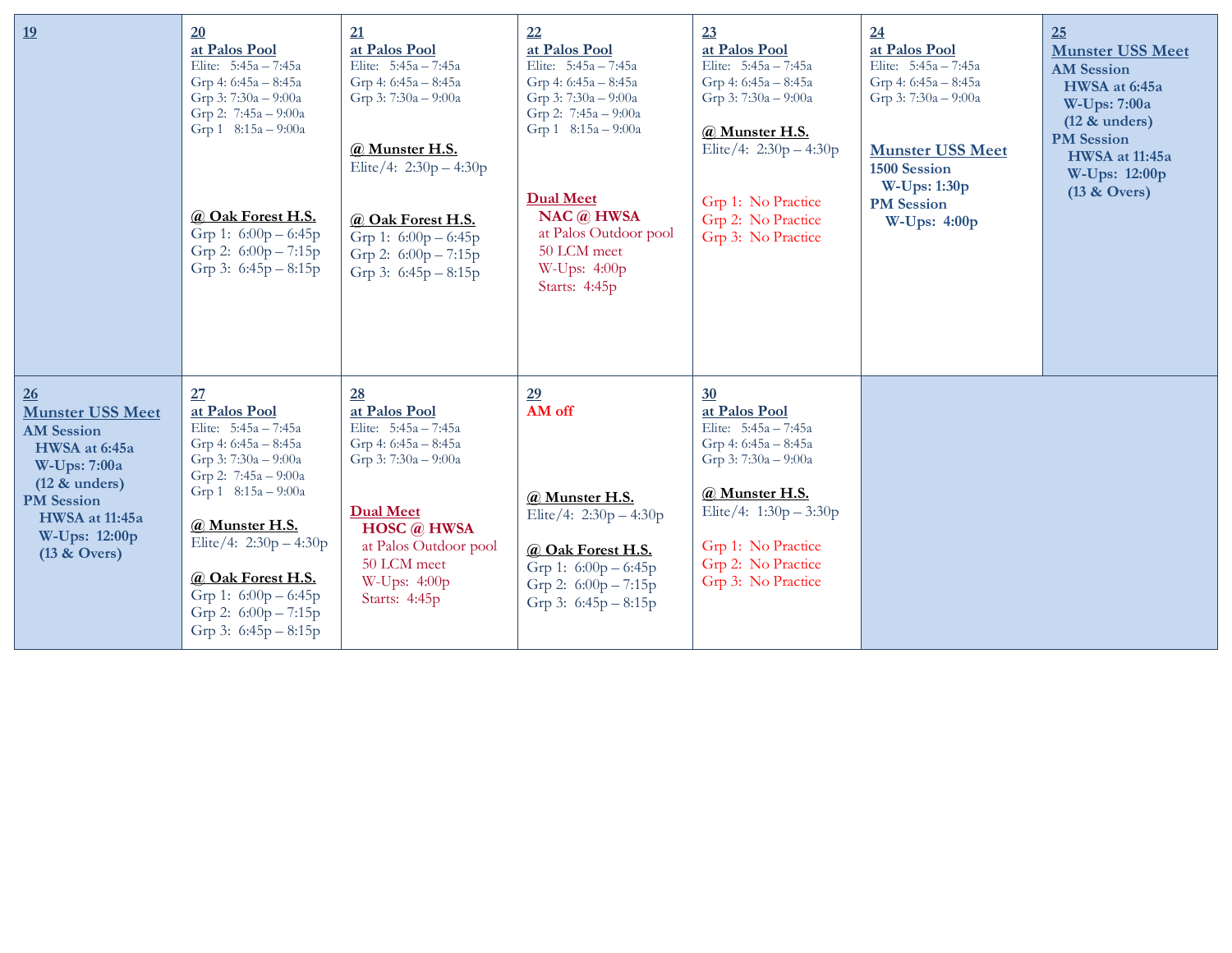## July 2022 – HWSA Dolphins – www.hwsadolphins.org

| <b>SUNDAY</b>           | <b>MONDAY</b>                                                                                                                                                                                                                                                                                      | TUESDAY                                                                                                                                                                                                                                                    | WEDNESDAY                                                                                                                                                                                                                                                                                                | <b>THURSDAY</b>                                                                                                                                                                                                                                            | <b>FRIDAY</b>                                                                                                                                 | <b>SATURDAY</b>                                                                                                                      |
|-------------------------|----------------------------------------------------------------------------------------------------------------------------------------------------------------------------------------------------------------------------------------------------------------------------------------------------|------------------------------------------------------------------------------------------------------------------------------------------------------------------------------------------------------------------------------------------------------------|----------------------------------------------------------------------------------------------------------------------------------------------------------------------------------------------------------------------------------------------------------------------------------------------------------|------------------------------------------------------------------------------------------------------------------------------------------------------------------------------------------------------------------------------------------------------------|-----------------------------------------------------------------------------------------------------------------------------------------------|--------------------------------------------------------------------------------------------------------------------------------------|
|                         |                                                                                                                                                                                                                                                                                                    |                                                                                                                                                                                                                                                            |                                                                                                                                                                                                                                                                                                          |                                                                                                                                                                                                                                                            | at Palos Pool<br>Elite: 5:45a - 7:45a<br>Grp 4: 6:45a - 8:45a<br>Grp 3: 7:30a - 9:00a                                                         | $\overline{2}$<br>at Palos Pool<br>Elite/4: 6:45a - 8:45a<br>Grp 3: $7:30a - 9:00a$<br>Grp 2: 7:45a - 9:00a<br>Grp 1 $8:15a - 9:00a$ |
| $\overline{\mathbf{3}}$ | $\overline{4}$<br>$H$ appy 4th of July                                                                                                                                                                                                                                                             | $\overline{5}$<br>at Palos Pool<br>Elite: 5:45a - 7:45a<br>Grp 4: $6:45a - 8:45a$<br>Grp 3: 7:30a - 9:00a<br>@ Munster H.S.<br>Elite/4: $2:30p - 4:30p$<br>@ Oak Forest H.S.<br>Grp 1: $6:00p - 6:45p$<br>Grp 2: $6:00p - 7:15p$<br>Grp 3: $6:45p - 8:15p$ | $6\overline{6}$<br>at Palos Pool<br>Elite: 5:45a - 7:45a<br>Grp 4: 6:45a - 8:45a<br>Grp 3: 7:30a - 9:00a<br>Grp 2: 7:45a - 9:00a<br>Grp 1 8:15a - 9:00a<br>@ Munster H.S.<br>Elite/4: $2:30p - 4:30p$<br>@ Oak Forest H.S.<br>Grp 1: $6:00p - 6:45p$<br>Grp 2: $6:00p - 7:15p$<br>Grp 3: $6:45p - 8:15p$ | $\overline{1}$<br>at Palos Pool<br>Elite: 5:45a - 7:45a<br>Grp 4: $6:45a - 8:45a$<br>Grp 3: 7:30a - 9:00a<br>@ Munster H.S.<br>Elite/4: $2:30p - 4:30p$<br>@ Oak Forest H.S.<br>Grp 1: $6:00p - 6:45p$<br>Grp 2: $6:00p - 7:15p$<br>Grp 3: $6:45p - 8:15p$ | 8<br>at Palos Pool<br>Elite: 5:45a - 7:45a<br>Grp 4: 6:45a - 8:45a<br>Grp 3: 7:30a - 9:00a                                                    | $\overline{0}$<br>at Palos Pool<br>Elite: 6:45a - 8:45a<br>Grp 3: 7:30a - 9:00a<br><b>Munster USS Meet</b>                           |
| 10                      | <u>11</u><br>at Palos Pool<br>Elite: 5:45a - 7:45a<br>Grp 4: 6:45a - 8:45a<br>Grp 3: 7:30a - 9:00a<br>Grp 2: $7:45a - 9:00a$<br>Grp 1 8:15a - 9:00a<br>@ Munster H.S.<br>Elite/4: $2:30p - 4:30p$<br>@ Oak Forest H.S.<br>Grp 1: 6:00p - 6:45p<br>Grp 2: $6:00p - 7:15p$<br>Grp 3: $6:45p - 8:15p$ | 12<br>at Palos Pool<br>Elite: 5:45a - 7:45a<br>Grp 4: 6:45a - 8:45a<br>Grp 3: 7:30a - 9:00a<br>@ Oak Forest H.S.<br>Grp 1: $6:00p - 6:45p$<br>Grp 2: 6:00p - 7:15p<br>Grp 3: $6:45p - 8:15p$                                                               | <u>13</u><br>at Palos Pool<br>Elite: 5:45a - 7:45a<br>Grp 4: 6:45a - 8:45a<br>Grp 3: 7:30a - 9:00a<br>@ Munster H.S.<br>Elite/4: $2:30p - 4:30p$<br>@ Oak Forest H.S.<br>Grp 1: $6:00p - 6:45p$<br>Grp 2: $6:00p - 7:15p$<br>Grp 3: $6:45p - 8:15p$                                                      | <u>14</u><br>at Palos Pool<br>Elite: $5:45a - 7:45a$<br>Grp 4: $6:45a - 8:45a$<br>Grp 3: 7:30a - 9:00a<br>@ Munster H.S.<br>Elite/4: $2:30p - 4:30p$<br>@ Oak Forest H.S.<br>Grp 1: $6:00p - 6:45p$<br>Grp 2: 6:00p - 7:15p<br>Grp 3: $6:45p - 8:15p$      | 15<br>at Palos Pool<br>Elite: 5:45a - 7:45a<br>Grp 4: 6:45a - 8:45a<br>Grp 3: 7:30a - 9:00a<br><b>Illinois Regional</b><br><b>Champs Meet</b> | <u>16</u><br><b>Illinois Regional</b><br><b>Champs Meet</b>                                                                          |